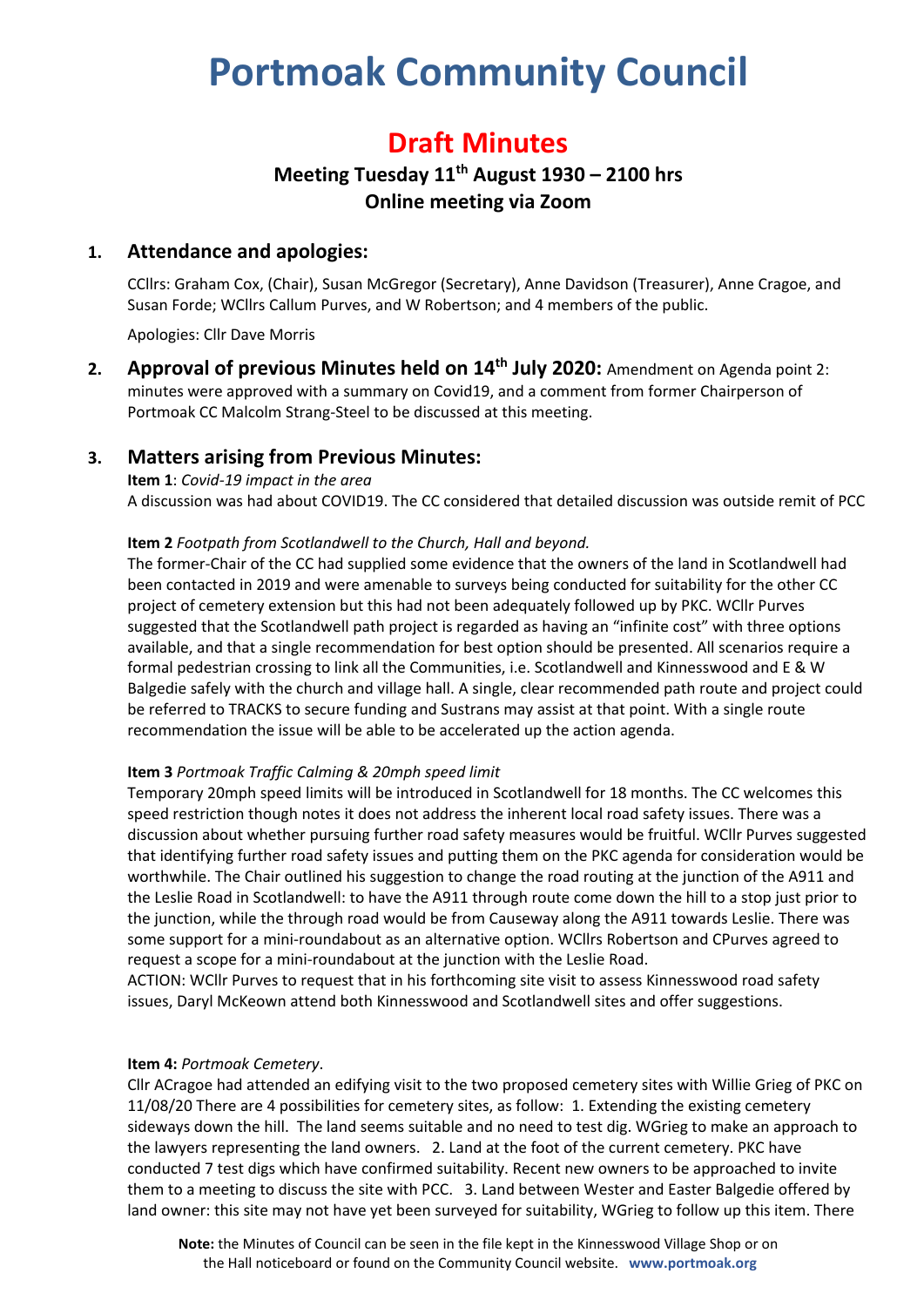are options for creation of a car park that may not be as prohibitive as first thought, though the entire parcel of land may not be large enough. 4. A new location possibility is the church owned land opposite Portmoak Church and currently loaned to Woodland Trust. ACragoe has asked the Clerk of the Church to identify the correct person in the Church of Scotland to approach.

If all 4 possibilities fail to materialise there are limited options within the current Cemetery: removal of 2 trees in churchyard could free up space for 4 - 6 lairs. Willie is going to ask the 'tree' specialist in PKC to investigate. Moving a memorial bench with owner's permission from along one wall adjacent to the road would free 2 lairs. Also, niches could be made in existing stone wall for caskets to be placed with ashes. At the Crematorium they have built extra stone walls where memorial plaques can be placed where ashes have been dispersed at the foot of the wall and this could also be done here. Of these four options the decision may come down to which is the cheapest option. The WCllrs cited a case of compulsory purchase which took 11 years, so this is not preferred course of action. The Chair thanked Cllr Cragoe for her persistence on this issue and for moving the project forward.

#### **Item 5:** *Rural Transport*

WCllrs Purves and RWatters had attended a meeting with the transport unit. The 203 service is back in action. Bus routes serving North and South Perthshire were being reviewed which would connect with the 56. The Chair highlighted local support for connected public transport that would allow people to travel to Dunfermline and Edinburgh as well as Perth.

#### **Item 6**: *Loch Leven water quality*

There was no update on this item, but it was agreed to keep the item on the agenda due to its importance.

#### **Item 7**: *Kinnesswood Road Safety Action*

This item had been discussed previously and touched on in discussion of Item 3, **ACTION:** once PKC site visits are possible again following lockdown: Daryl McKeown to visit Kinnesswood to complete an assessment.

#### **Item 8**: *Core Path PTMK 115 (Glen Vale to Glen Lomond and Dryside Road)*

Cllr Davidson was able to report that the sign for Core Path PTMK 115 has been put back up by Community Greenspace. Portmoak CC thanked Community Greenspace for doing this quickly. The Glenlomond road is still busy and there is still an increase of cars in Glenlomond village. The Glenlomond Community have decided to get a commercial sign produced which will point visitors looking for the Glen Vale path to proceed along the Dryside Road.

#### **Item 9**: *SEPA / Scottish Enterprise River Leven Catchment Project*

There were no comments or update on this currently. Cllr Morris was looking at this but was unable to attend the meeting.

#### **Item 10** *Community Resilience Planning*

It was agreed that resilience planning for Covid19 is difficult and outside remit of Portmoak CC, but we should still consider local initiatives, especially looking towards the Winter months and any easing of lockdown.

#### **4. New Matters arising:**

*1. Closure of A911 from Easter Balgedie to Wester Balgedie, from 07/09/20 for 2 weeks* Cllr McGregor had made contact with PKC to obtain more info on the A911 closure. Closure due to resurfacing works and improvement of road drainage system. Gullies to be replaced where possible to take them off the roads and reduce the ongoing maintenance burden. The road closure restricted from 09:15 - 15:30, Mon to Fri only. A diversion around the loch will be in place. Residents, including those in Wester Balgedie and Glenlomond who live up the Glenlomond road, will have access to properties when the works allow and it is safe to do so. Emergency vehicles and pedestrians will have access at all time. The Public Transport Unit (PTU) have been informed of the works. The morning school taxi and bus services will be unaffected but the afternoon journeys could experience short delays if there are any unforeseen issues delaying the opening of the road at 15:30. Delays will be kept to a minimum, although there may be times when the bus and taxi have to use the diversion in the afternoon. Local Councillors and residents directly affected by the

**Note:** the Minutes of Council can be seen in the file kept in the Kinnesswood Village Shop or on the Hall noticeboard or found on the Community Council website. **www.portmoak.org**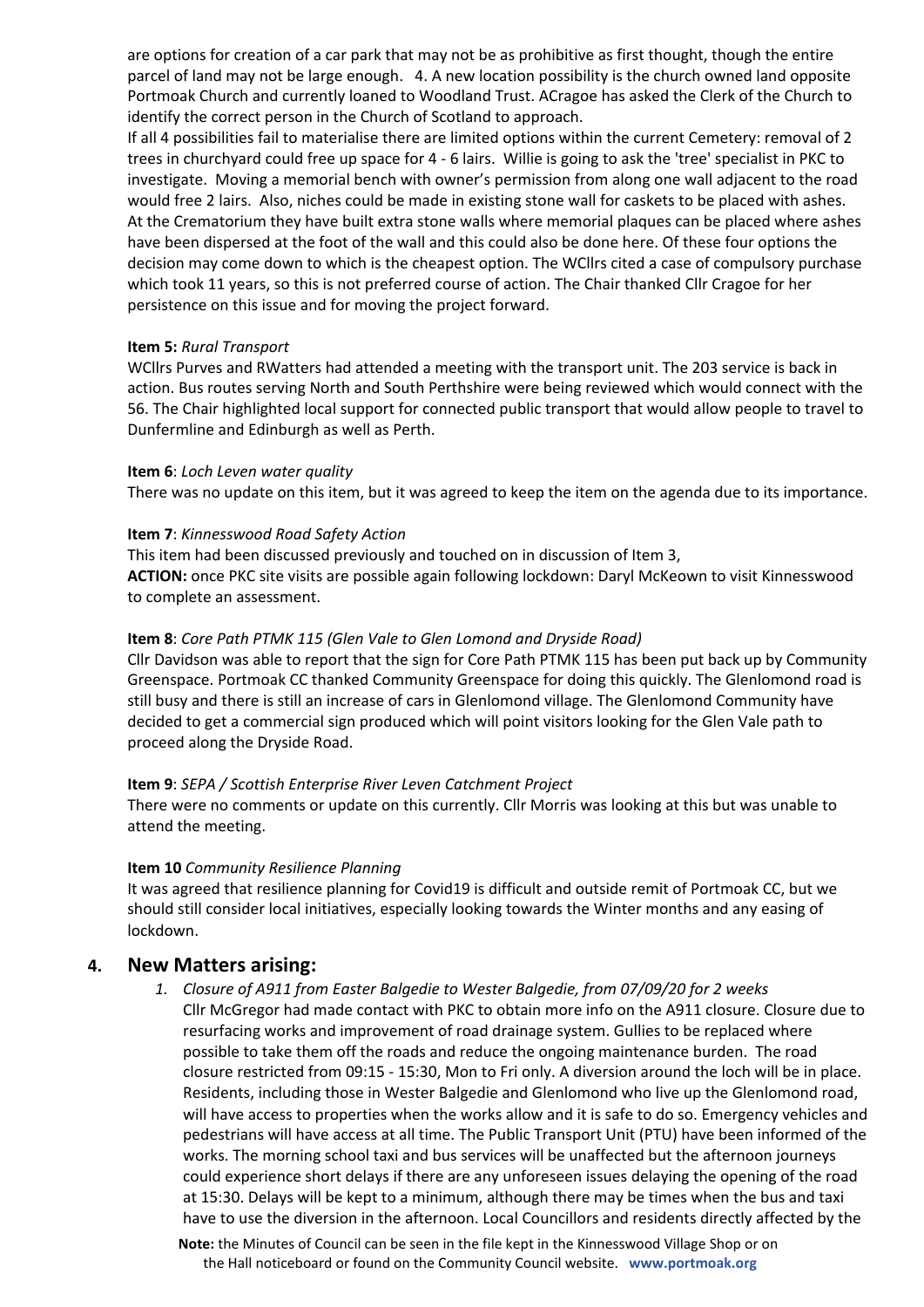works will be informed in due course. While there will be some temporary disruption, it seems that the work being done will help to provide a better road surface and hopefully prevent the sunken drain potholes issues of recent years.

#### **5. Reports:**

#### a. **Police Reports**

(1) The Local Police Report

The CC highlighted that there had been no police liaison attendant at CC meetings since the April 2019 meeting. The WCllrs present confirmed that police attendance at all local Community Council meetings was sporadic, possibly due to the centralised structure of the police, and lack of local control. Community Police officers may be relocated to other areas and not available to attend CC meetings due to redeployments and shift patterns. WCllr WRobertson was hopeful that recent appointments of police within Kinross may have a positive impact on the attendance of community liaison officers at CC meetings.

#### b. **Planning**

(1) New Applications:

the application. The CC agreed no comment.

Item 1: 20/00949/FLL | *Alterations and extension to dwellinghouse | Ivy Cottage Wester Balgedie Kinross KY13 9HE* The application was discussed. The CC and meeting attendees noted nothing controversial in

*(2) Progress with Developments: Westfield Community Liaison Committee: update* Lockdown has meant delay in next Liaison Commitee meeting. There has not been a meeting since end of Feb20. There was no June meeting. A report is due from Hargreaves, but nothing has been circulated yet. Next meeting due in Sep20. The Chair requested if Kenneth

Donaldson would be willing to attend on behalf of PCC, to which Mr Donaldson agreed.

c. **Paths Group:** It was with great sadness that the Paths Group reported that Andrew Wilson had died at the end of July. Andrew has been the driving force behind the Paths Group for 4years and his enthusiasm, energy, knowledge and company are sorely missed.

**Path Maintenance***:* the main focus of the group's effort is on local Core Paths, though some activity is done on the well-used network of paths in Stephen's Field.

**Michael Bruce Way** (hill section) – regular clearing of gorse and bracken on the hill section from the top of The Cobbles to the entrance to Kilmagadwood. The local farmer is currently spraying the bracken on the hill and advisory notices are in place to warn dog walkers.

**Peat Loan –** PKC CGT came with the flail machine to cut back the vegetation during July and another cut has been requested for September.

**Dryside Road Path** – The section leading off from the farm track at Easter Balgedie to Springfield Farm has recently been strimmed by Paths Group volunteers and is now in excellent condition – the more it is used, the less overgrown it becomes!

**Glenlomond to Glenvale Core Path** - The missing signpost has now been replaced by PKC ranger and is well secured with post fixing concrete this time.

**Grahamstone Track** – It was reported that the lower section of the track beyond the farm was almost unpassable because of new material being spread on the surface. On inspection the new material is bedding in well and has been spread to fill potholes and the track has in fact been improved. It was also reported that the connecting path along the side of the field from the corner of the Grahamstone track to the Moss is very overgrown and almost impassable. This is not a core path and the Paths Group does not currently have capacity to take this on. More volunteers are needed to help with this.

**Heritage Trail to Lochend Farm Link** – George Lawrie from TRACKS was progressing this and a route has been agreed with The Scottish Gliding Centre. It was scheduled to be completed in the Autumn – no further update available.